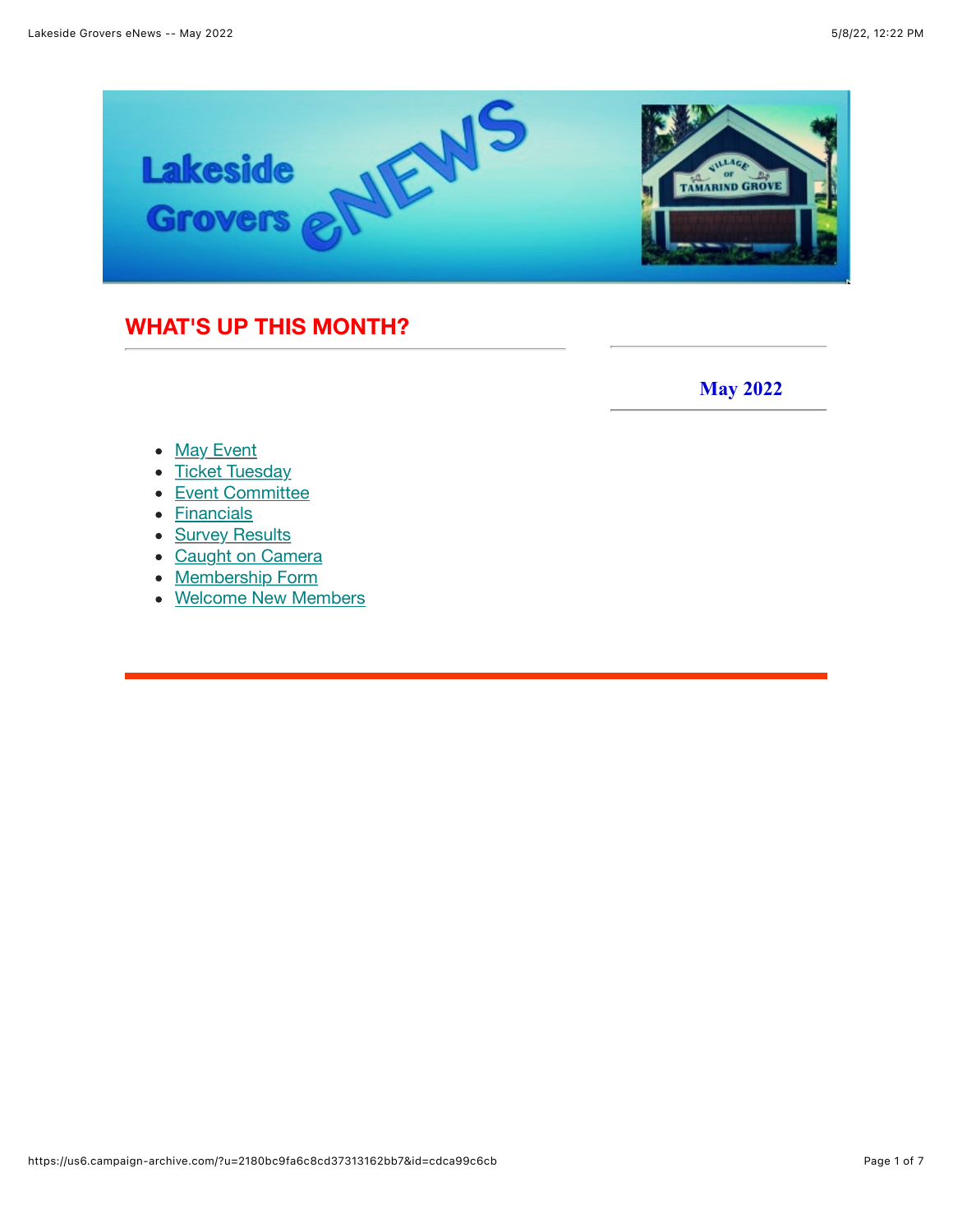

## <span id="page-1-0"></span> **ORANGE BLOSSOM SQUARE DANCERSMonday, May 23, 2022**

 **Sterling Heights Recreation Center 6:30 pm (doors open 6:00 pm)**

 Come join us for a fabulous performance by The Orange Blossom Square Dancers. They will get your hands "a' clappin" and your feet "a' tappin." They put on a GREAT Show!!

 And, if you really feel the rhythm, you will be able to Square Dance, too. Don't worry, if you do not know how to square dance; there will be enough instructions to ensure that you have a great time!!

 Plus, Oakwood BBQ will have pulled pork, chicken, two sides, a dinner roll and dessert.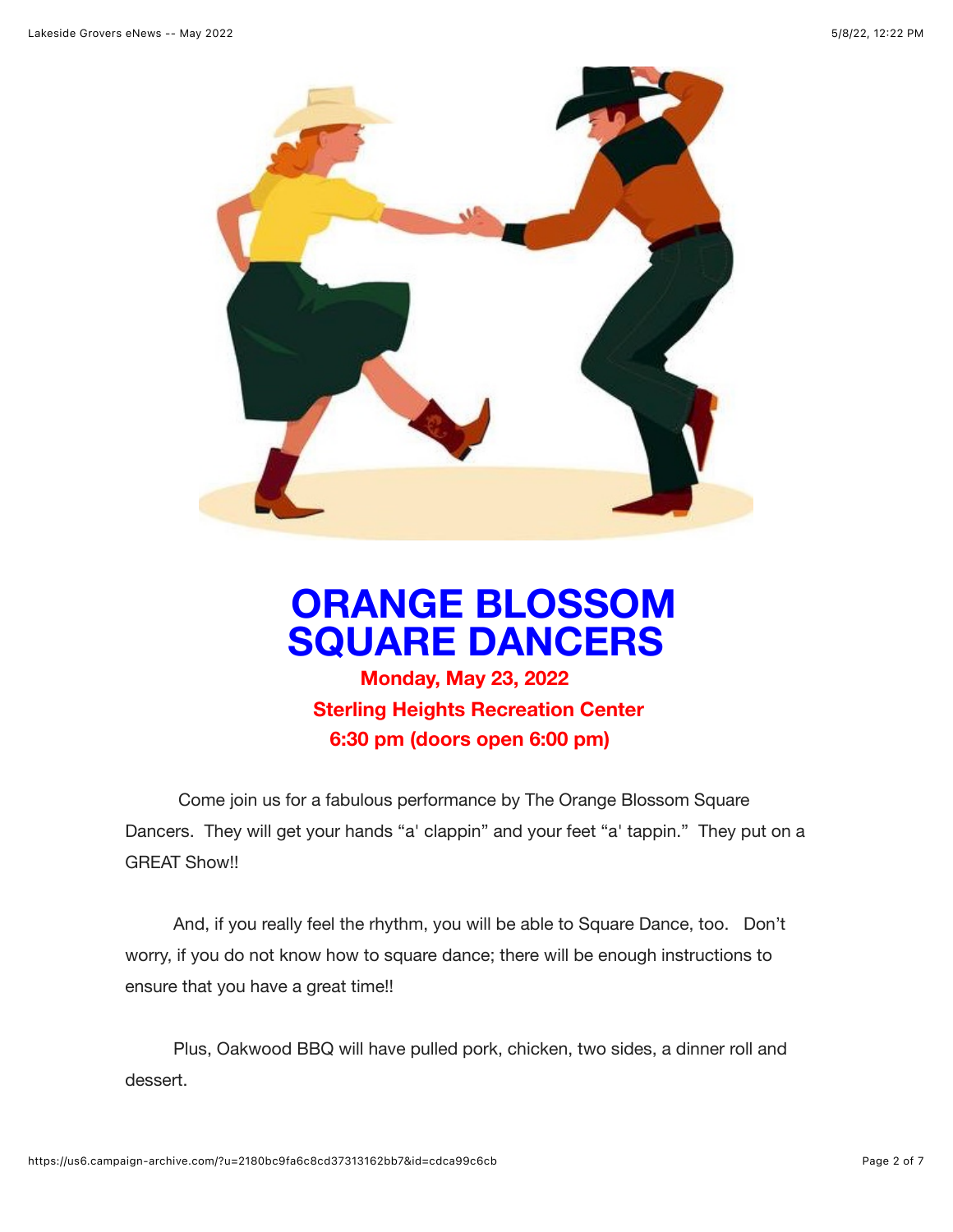A great show, a chance to do-si-do **and** a delicious Oakwood meal, for only **\$15** per person! You can't resist!!

[<Back to Top>](#page-0-0)

### **EVENT IN BRIEF**

**TICKETS:** \$15 per person **FORMAT**: Open Seating **FOOD:** Oakwood BBQ

# <span id="page-2-0"></span>**Ticket Tuesday**

**May 10, 2022 4 - 5 P.M. Tamarind Grove Mail Station**

|                   |                    |                    | May 2022                        |               |        |                        |
|-------------------|--------------------|--------------------|---------------------------------|---------------|--------|------------------------|
| Sunday            | Monday             | Tuesday            | Wednesday                       | Thursday      | Friday | Saturday               |
| 1                 | 2                  | 3                  | 4                               | 5             | 6      | 7                      |
| May Day           |                    |                    | <b>TICKET</b><br><b>TUESDAY</b> | Cinco de Mayo |        |                        |
| 8<br>Mother's Day | 9                  | 10                 | 11                              | 12            | 13     | 14                     |
| 15                | 16                 | 17<br><b>EVENT</b> | 18                              | 19            | 20     | 21<br>Armed Forces Day |
| 22                | 23<br>Victoria Day | 24                 | 25                              | 26            | 27     | 28                     |
| 29                | 30<br>Memorial Day | 31                 |                                 |               |        |                        |

Come to Ticket Tuesday, on May 10, to purchase your May Event Tickets.

 You can also pay your 2022 dues, at Ticket Tuesday, if you have not already paid them. Your purchase of dues and event tickets must be written on separate checks made payable to Lakeside Grovers Social Club.

 If you are renewing your membership and have no address, email, or phone number [changes, you do not need to complete the Membership Form. If you need a Membership](https://www.lakesidegrovers.com/uploads/9/5/2/3/95239902/2022_membership_form_v2.pdf) Form, they will be available on Ticket Tuesday. However, if you want to come prepared, p[r](https://www.lakesidegrovers.com/uploads/9/5/2/3/95239902/2022_membership_form_v2.pdf://)int one from our [website](https://www.lakesidegrovers.com/uploads/9/5/2/3/95239902/2022_membership_form_v2.pdf). If you will be out of town and want to mail your membership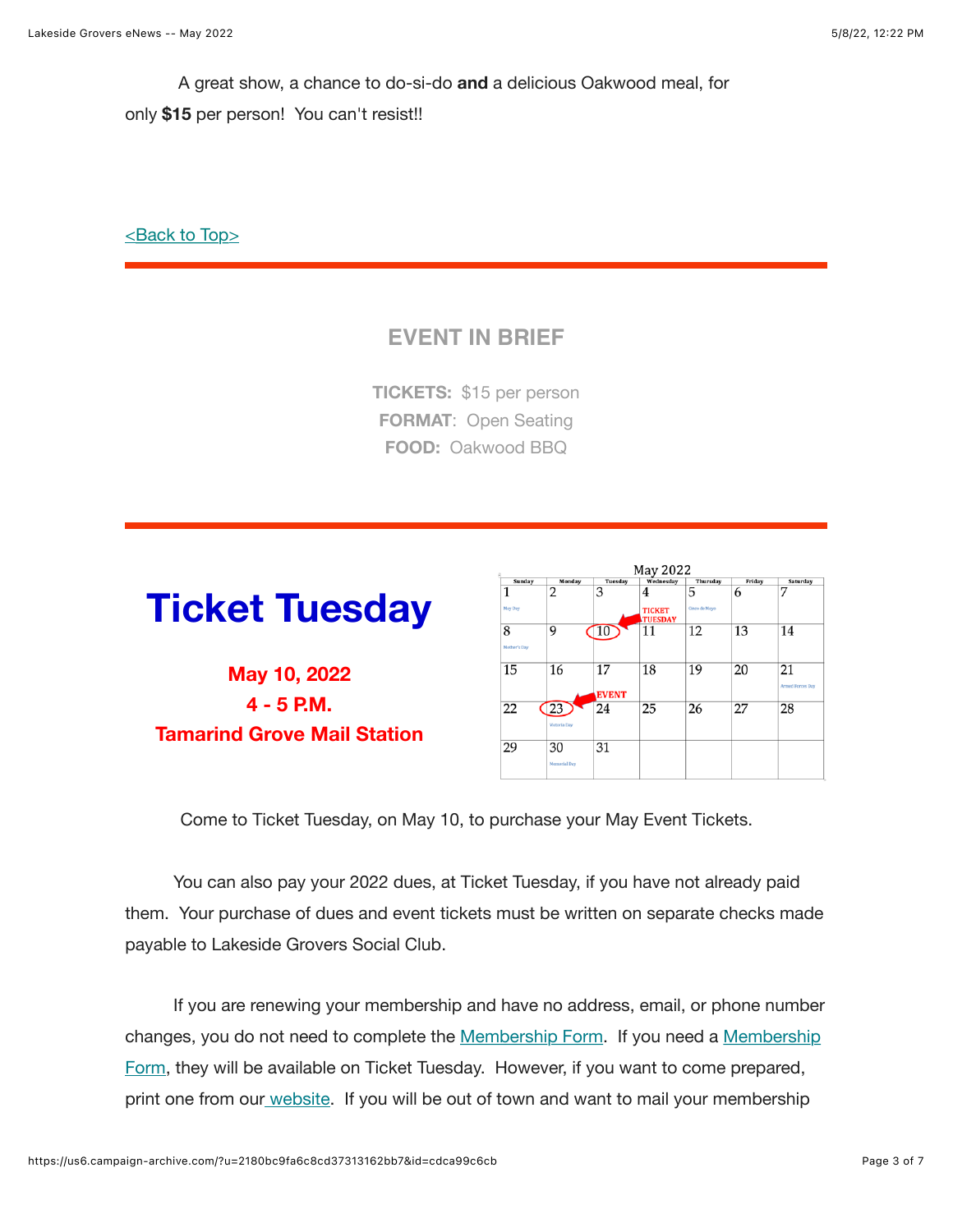check, with or without a Membership Form, mail your membership materials to Marsha Herring, 2239 Vassar Lane, The Villages, FL 32162.

 If you will be out-of-town on Ticket Tuesday and want to purchase May Event Tickets, **please do not put your Event tickets check in the unpredictable mail to Patti Parker.** Instead, you could have a friend or neighbor take your check to Ticket Tuesday for you (or cover the cost for you to reimburse when you return). Or, you could call or text Patti, at (978) 771-8933, to make arrangements for someone locally to get the check to her, before the no refund date.

> **2022 Dues:** \$ 5 per person **\* May Event**  $$ 15 per person **$

- **\*** *Must be a member or pay 2022 Dues to buy tickets*
- **\* \****No May Event refunds after May 16*

[<Back to Top>](#page-0-0)

|  | You are<br>invited |  |
|--|--------------------|--|
|  |                    |  |

# **THE EVENTS COMMITTEE INVITES YOU TO "JOIN OUR TEAM"**

You are invited to join the team of the Lakeside Grovers Events Committee. Help us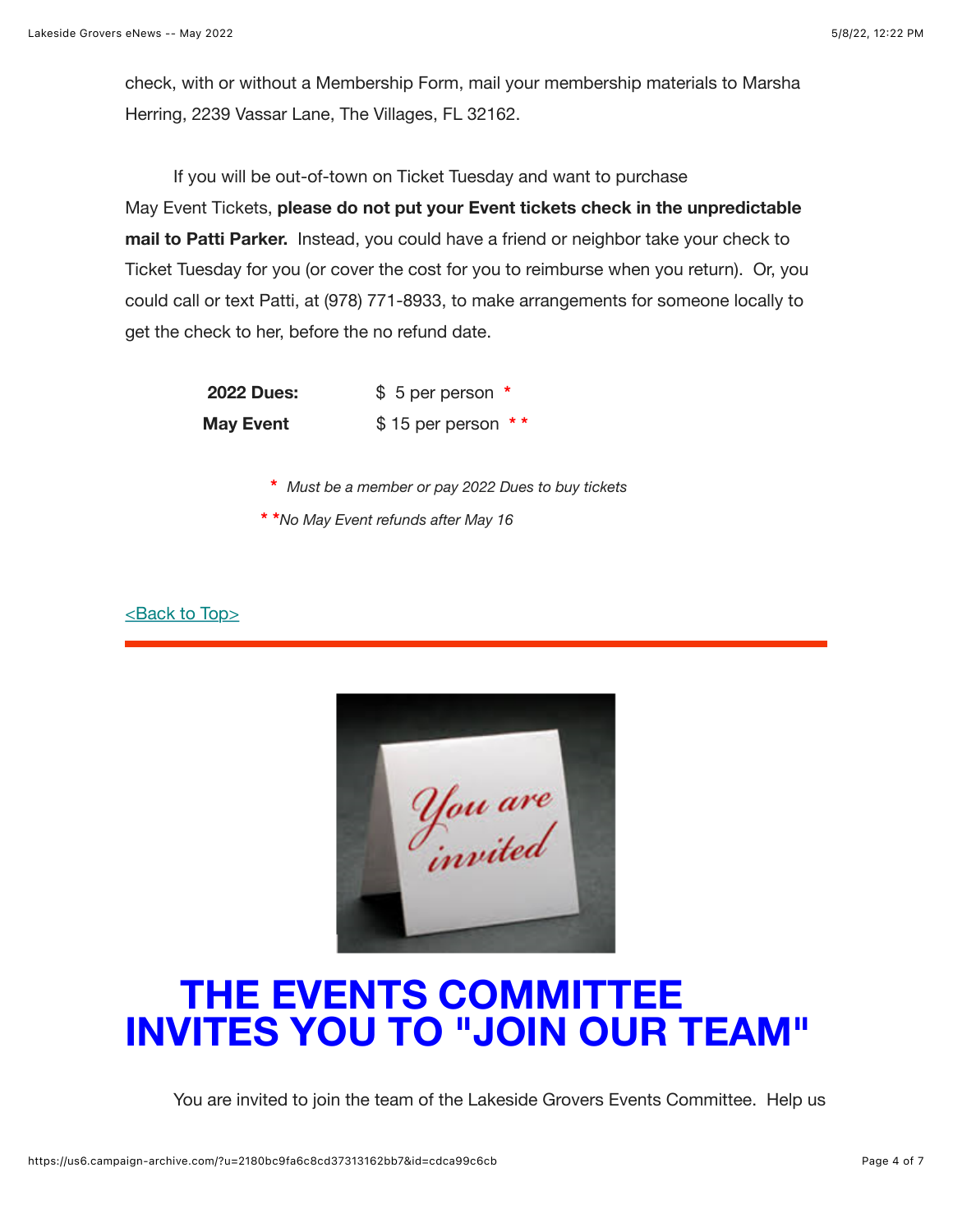to continue to provide our members with a high level of quality entertainment and food choices.

 If you join our team, you will have an excellent mentoring opportunity, because we have been fortunate to have a very strong and experienced Events Committee. You will be able to shadow experienced members to learn the process and increase your comfort level.

 The Events Committee works together to identify potential entertainment and food vendors and meets monthly to check on the progress of these events. For each month of the year, Events Committee members:

- Attend a monthly meeting;
- Participate in discussions and contribute ideas on possible entertainment and/or food vendors;
- Assist the Leader on at least one event per year;
- Lead at least one event per year;
- Help the Committee determine the type of food to be served and who will provide it;
- Select a variety of entertainment by balancing out dancing, performers, games, etc.

 If this sounds like a challenge that you would find fun and stimulating, contact **Lakeside Grovers Event Director Maureen Brown, 401-662-6314**.

[<Back to Top>](#page-0-0)

# <span id="page-4-0"></span>**Other Stuff**

### **April 2022 Event**

**Entertainment**: Susie Casta **Food:** Pasta Faire

#### **FINANCIAL REPORT**

#### **CAUGHT ON CAMERA**

 See if **you** wer[e](https://www.lakesidegrovers.com/caught-on-camera.html) [Caught on Camera](https://www.lakesidegrovers.com/caught-on-camera.html) last month. And while you're at it, browse through past events all the way back to June 2012. We all looked younger then . . . because we were! Relive those glorious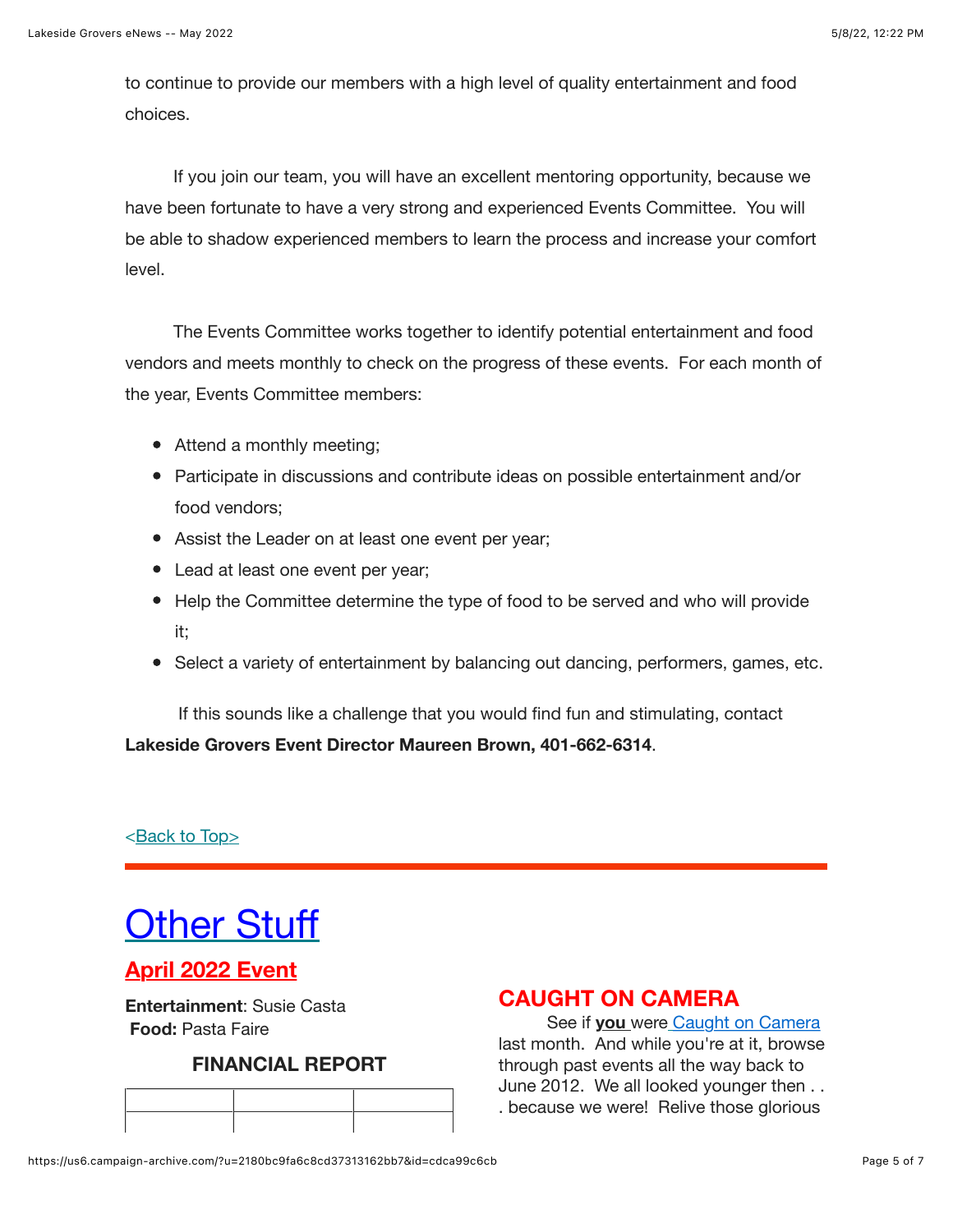| <b>INCOME</b>                 | <b>Ticket Sales</b>   | \$1,176.00 |
|-------------------------------|-----------------------|------------|
|                               | Raffle                | 90.00      |
| <b>TOTAL</b><br><b>INCOME</b> |                       | \$1,265.00 |
| <b>EXPENSES</b>               | Food                  | \$890.71   |
|                               | Entertainer           | 400.00     |
|                               | Supplies              | 41.53      |
|                               |                       |            |
|                               | <b>Total Expenses</b> | \$1,332.24 |
| <b>SUBSIDY</b>                |                       | 66.24      |

#### **SURVEY RESULTS**

**Number of Responses:** 59

| <b>Questions</b>                   | Weighted Percent<br><b>Average</b> | οf<br>4 & 5<br><b>Ratings</b> |
|------------------------------------|------------------------------------|-------------------------------|
| I enjoyed this event.              | 4.78                               | 97%                           |
| I'd run this event<br>again.       | 4.64                               | 95%                           |
| I'd use this food<br>vendor again. | 4.31                               | 78%                           |

#### [< Back to Top>](#page-0-0)

days of yesteryear.

#### **MEMBERSHIP FORMS**

 If you're not a member and want to be . . . or if you want to order one of our nifty name tags . . . or if your contact information has changed, get our [Membership Form.](https://www.lakesidegrovers.com/uploads/9/5/2/3/95239902/2022_membership_form_v2.pdf) Everything you need to know about the next steps are printed right on the form.

 If you have not yet signed a Villages Release Form, get a copy by clicking [Here](https://www.districtgov.org/images/activity-release.pdf). You can download the form, sign it and either take it to your local Recreation Center, or bring it to our next meeting.

#### **WELCOME NEW MEMBERS!**

 Welcome new member who joined in April 2022: Jack Dreyer